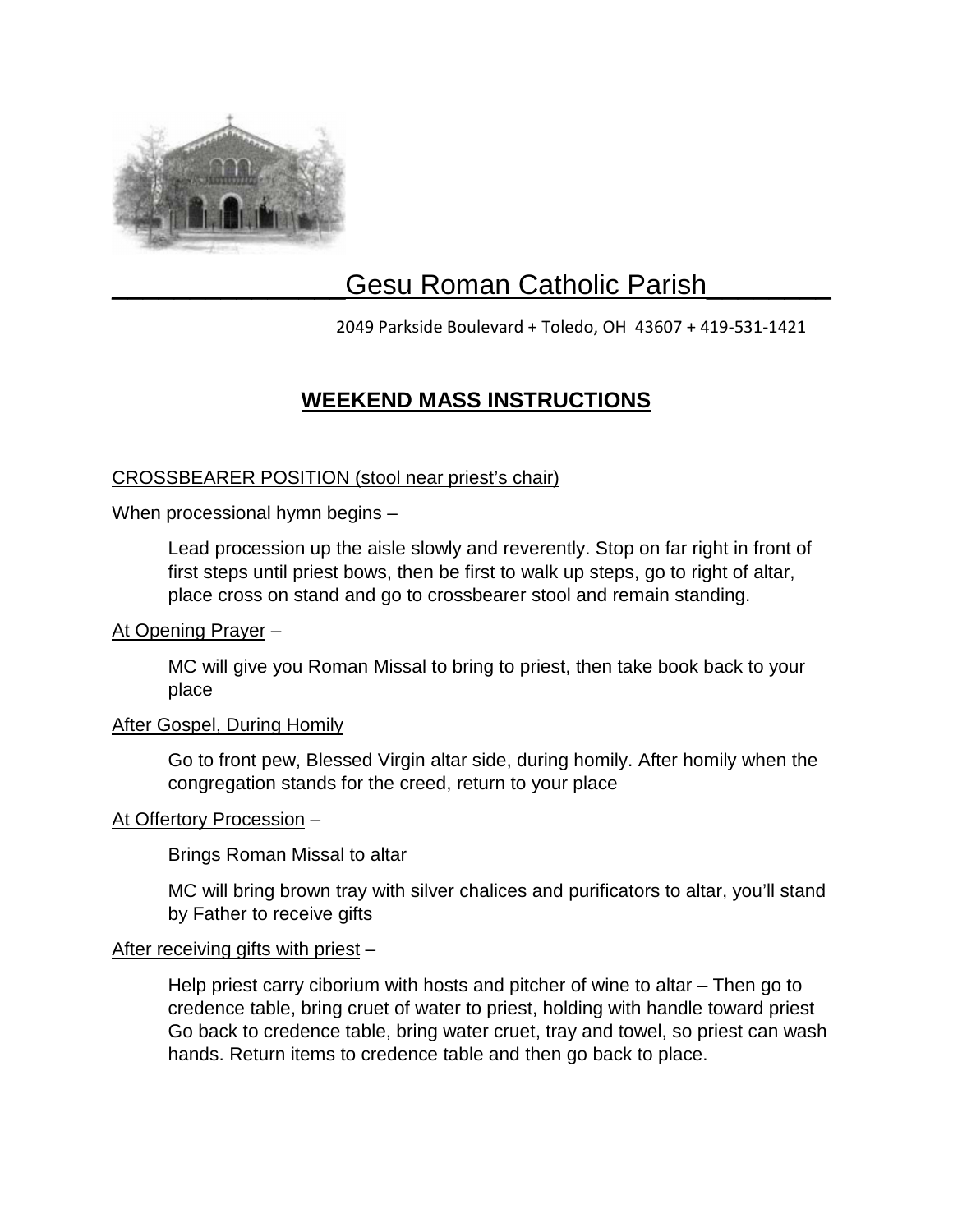At "Holy, Holy, Holy", Move to the side step, kneel, and kneel and be ready for ringing of bells

As priest is saying Eucharistic Prayer (can be very short or long), he will turn palms down and flat - ring bell first time (short ring )

When priest holds up ciborium with host and speaks "This is my body which will be given up for you" and stops talking - ring bell second time (short ring)

When priest lifts chalice with wine, speaks final phrase "Do this in memory

(or remembrance) of me" and stops talking - ring bell third time (short ring)

When priest goes to distribute communion to the people-

Take Roman Missal to your place

When priest comes back to altar after distributing communion –

IF THERE IS NO MC PRESENT

Bring tray to altar and bring all chalices/ciboriuma to credence table for purifying. (If MC is there, MC will do the above duties)

At Closing Prayer –

MC will give you Roman Missal to take to priest, then take back to your place

After final blessing –

Get cross and go directly to bottom of steps where you stood before Mass and face altar – wait until priest comes to top of steps, to turn around and lead procession out – slowly and reverently.

## **WEEKEND MASS INSTRUCTIONS**

### LIGHTBEARER POSITION (stools near ambo)

When processional hymn begins -

Walk next to other lightbearer, about 3 feet behind crossbearer, stop at foot of first steps, on each side of priest, until priest bows – then, when crossbearer